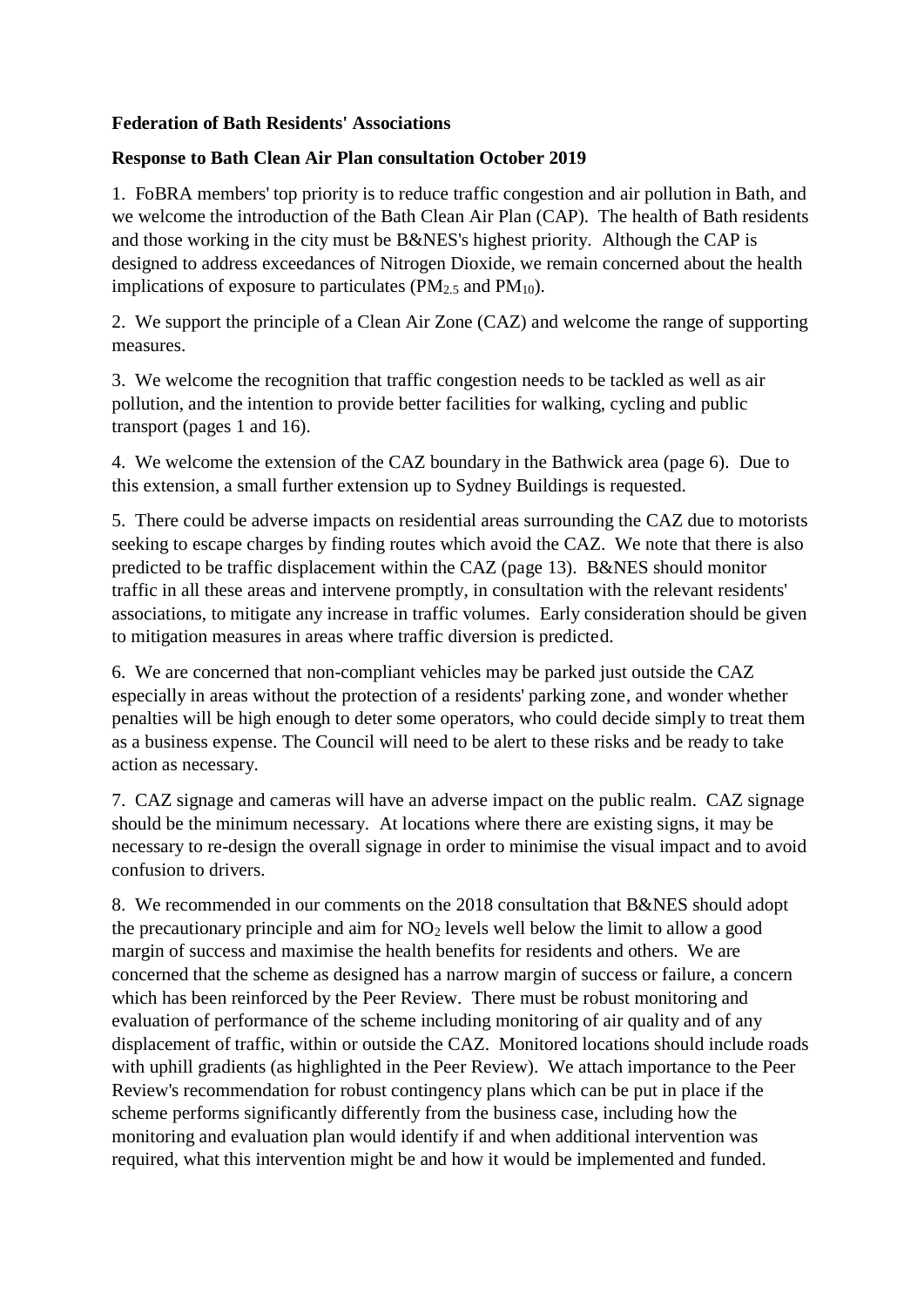9. We note that the traffic modelling does not include possible new developments incorporating car parking. In particular, the proposed large car park on the Recreation Ground would, if approved, add substantially to parking capacity, contrary to the Bath Transport Strategy, and hence to congestion and air pollution in this part of the CAZ. The impact of a large car park in this area would be likely to invalidate the assumptions on which the CAZ was designed.

10. The traffic signal heads and control columns proposed at Queen Square will add greatly to street clutter, and the number should be minimised. We are not convinced of the effectiveness of the proposed traffic light scheme: the lights are likely to result in traffic backing up, leading to increased congestion and pollution in this and other areas nearby. In this event the Council should be prepared to reconsider the option of closing some sides of Queen Square, which would also yield benefits for the public realm in this iconic space.

11. We welcome and support action against idling, and enforcement of HGV weight limits (page 15). We urge B&NES to continue to press for funding from JAQU for these important complementary measures. At present, weight limits are not enforced in the city despite requests over many years to Avon and Somerset Police. The opportunity should be taken to introduce enforcement cameras at key locations to enable this. We welcome proposals for last mile delivery and servicing support for businesses within the CAZ.

12. We note that the Council is now offering support to businesses on developing and implementing travel plans, and in view of the major problems caused by the school run in much of Bath we suggest that this offer be extended to schools, and that this might be a priority for the use of CAZ receipts.

13. It may be appropriate to provide a small number of rapid charging points within the CAZ for vans, taxis and PHVs, but we suggest most of the proposed rapid charging points for these vehicles should be provided at park–and-ride sites to avoid unnecessarily drawing additional vehicles into the CAZ for charging. Charging points for commercial vehicles inside the CAZ should be available only to small commercial vehicles (vans, taxis, PHVs) and not to larger commercial vehicles.

14. The CAZ must be seen in the context of the overall transport strategy for Bath including parking strategy, Low Traffic Neighbourhoods (LTN) and public transport strategy. The Council should consider further measures to reduce vehicle numbers coming into Bath including greater incentives to use park-and-ride and reducing non-resident visitor parking within the CAZ. A workplace parking levy should be considered. The use of the A420 as an alternative route between Bristol and the east of Bath should be actively pursued. An alternative route for HGVs which currently use the A36-A46 route through Bath is essential. The goal should be to achieve reductions in the overall amount of traffic entering Bath at least sufficient to outweigh any increases in traffic or pollution in areas affected by displacement or rat-running as a result of CAZ measures.

15. We strongly support extended opening hours at the park-and-ride sites, with secure overnight parking (page 16). There is a pressing need to provide an alternative to car access from the east of Bath. The use of 'link-and-ride' should be explored, but we believe there is a need for a park-and-ride site to the east of Bath, possibly across the border with Wiltshire. A